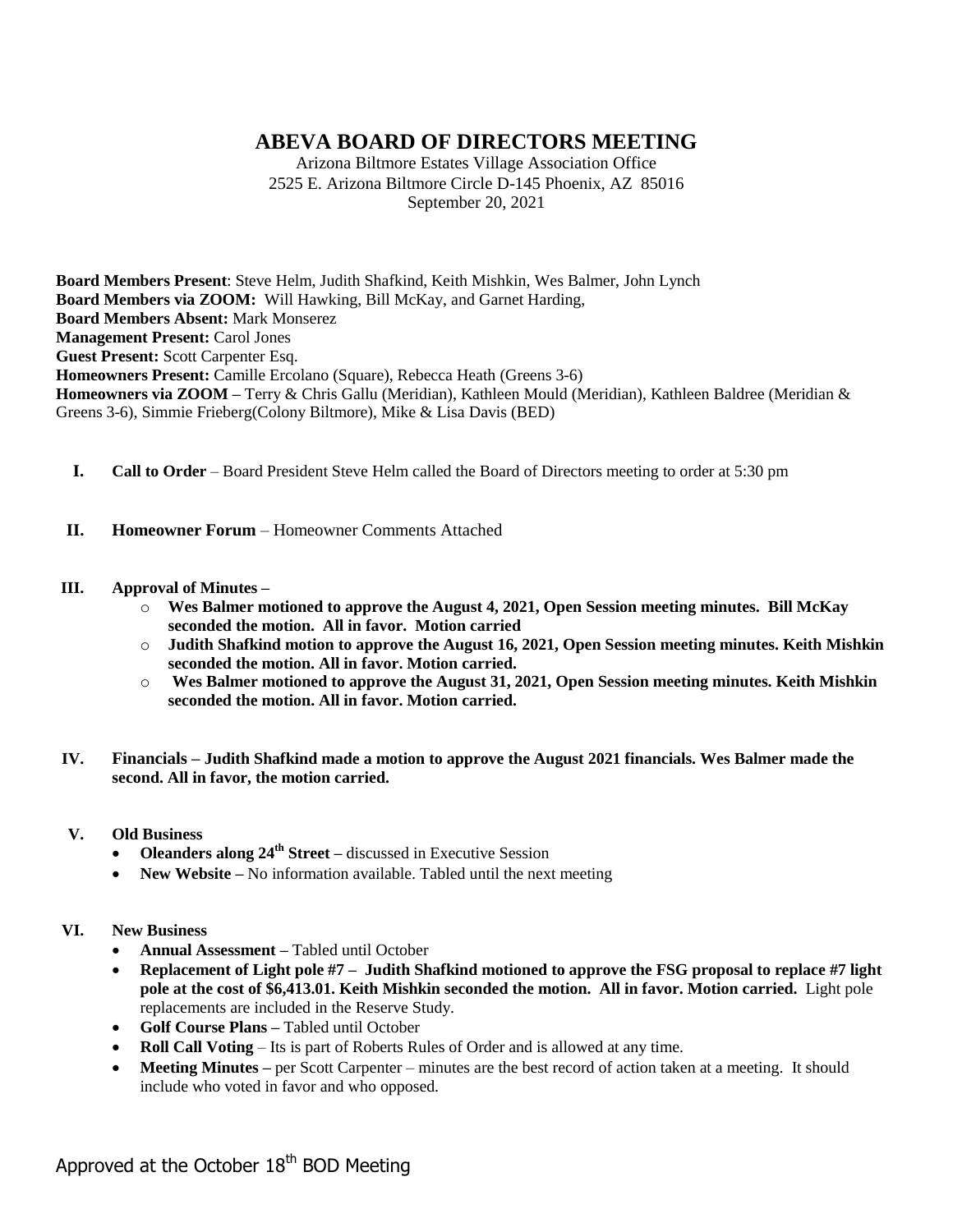### **VII. Committee Reports**

- **Architectural** Need 30 days to discuss reducing the number of members
- **Beautification**
	- $\triangleright$  Scott Carpenter informed the Board the Beautification report is not an Executive Session item and there is no need to make motions in Committee meetings, just recommendations to the Board
	- o **Additional Legal Fees – Bill McKay made a motion to engage Scott Carpenter to research more into the 1980 Easement Agreement not to exceed \$2320.00 (8 hours) to assess legal rights that ABEVA may have at SRP's Pump Station. Keith Mishkin made the second.** Judith Shafkind commented that this subject is for Executive Session. Tabled until the Executive Session.
	- o **Alternative Funding – Bill McKay made a motion to study traditional alternative funding for HOA's. This will be to reach the goal of \$2.1 million to fund the 5\* version of the Beautification project's budget.**  *There is no cost to ABEVA***. Garnet Harding made the second.**

### *DISCUSSION***:** *ABEVA's attorney Scott Carpenter informed the Board how HOA loans work.*

 LEGAL FEES for bonds and promissory notes can be very intense because of security issues. It is not the best way to do alternative forms of fundraising.

 Universally, banks want HOA loans to be backed up with a Special Assessment. Then, the banks want the Special Assessment to be backed up with a Membership vote. The banks will want the association's money moved to their bank. These types of loans are called "Shelf Loans". The bank will also charge an interest premium that bears no relationship to the risk of the loan. The reason for a premium interest rate is very complex.

 ABEVA has no collateral for a loan. 1) The association will have to pay the bank's legal fees 2) ABEVA would have to pay an Origination Fee 3) The interest rate will be well above market.

 **Roll Call Vote:** *In favor;* **Wes Balmer, Keith Mishkin, Garnet Harding, Bill McKay, Will Hawking** *Opposed;* **Judith Shafkind, John Lynch, Steve Helm**

## **The vote is 5 to 3 in favor. Motion carried**

o **Contractor – Bill McKay motioned to engage a contractor to review the cost estimates from Greey Pickett at a cost not to exceed \$2500.00. It would be a formal submittal on a \$2.1 million project to build out the plan. This will give an actual cost for the rendered project and allow for cutbacks of the current budget if in 60-90 days optional funding is not available. The name of the contractor was not availableis is SDL, Brian Conley. Garnet made second.**

**DISCUSSION:** ABEVA's attorney Scott Carpenter explains "The Access Common Area" agreement to the Board. The roadway from 24<sup>th</sup> Street to the bridges connecting to the hotel in the agreements is called "The Access" Common Area". Per the agreement, ABEVA's only job is to decide if the hotel has been deficient in maintaining the access common area adequately in a resort standard. The agreement defines what steps ABEVA can take to remedy the deficiency.

## **Roll Call Vote:** *In favor;* **Wes Balmer, Keith Mishkin, Garnet Harding, Bill McKay, John Lynch** *Opposed;* **Judith Shafkind, Steve Helm, Will Hawking**

**The vote is 5 to 3 in favor. Motion carried**

o **Reserve Study –** Bill McKay requested an expedited cash flow draft to be able to understand in the next 10-20 years what the cash flow potential looks like. Scott Carpenter said all the reserve study companies are backed up, so it cannot be expedited.

### **VIII. Adjournment** – **There being no further business to discuss, a motion was made and seconded to adjourn to the Executive Session Meeting. All in favor, the Open Meeting adjourned at 7:33 pm.**

Respectfully Submitted,

Approved at the October  $18<sup>th</sup>$  BOD Meeting